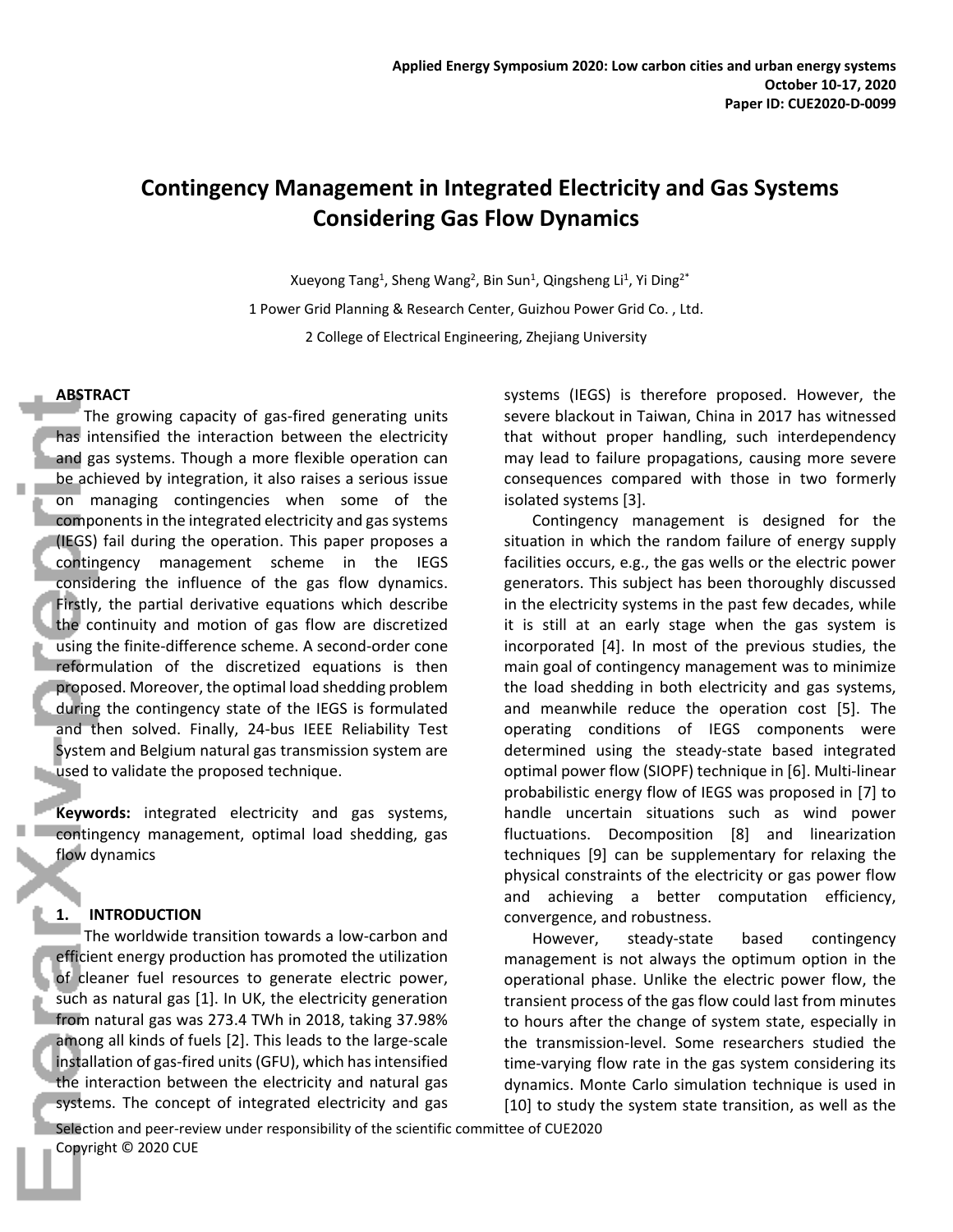change of gas flow. The gas flow dynamics are utilized for developing an equivalent model of gas networks in [11]. The effects of gas flow dynamics on the unit commitment was further studied in [12].

Despite that the post effects of the component failures on the gas flow are simulated in these researches, the contingency management decisions are still made based on the steady-state analysis. It is evidenced that the gas flow dynamics can be utilized to mitigate the load shedding if with proper strategy. For example, the gas stored in the pipeline, also known as the linepack, can cover the gas shortage for a short period during the operation [13]. With this idea in mind, an optimal control model of transient gas flow was proposed in [14]. It was further extended into the coordinated scheduling for the electricity and gas systems in [15], and its advantage over the SIOPF was compared. However, the formulation of the optimal control problem is a bit complicated for contingency management. It inherits a large set of nonlinear constraintsfrom the partial derivative equations(PDE) of gas flow dynamics, which makes it difficult to guarantee a fast convergence and robustness of the solution.

To address these research gaps, this paper proposes a fast calculation method for contingency management in the IEGS. First, the basic structure of the IEGS is introduced. Then, the PDEs which describe the continuity and motion of gas flow dynamics are discretized using the finite-difference scheme. A second-order cone (SOC) reformulation technique of the discretized equations is proposed. By doing so, the nonconvexities are eliminated so that the further optimization problems can be addressed by off-the-shelf solvers. Based on that, the contingency management of the IEGS is formulated in the form of an optimal control problem. Finally, we use the integrated 24-bus IEEE Reliability Test System and Belgium natural gas transmission system to validate the proposed technique. The numerical results are also compared with the steady-state based optimal load shedding to demonstrate the superiority of the proposed method.

# **2. STRUCTURE OF THE IEGS**

As illustrated in Fig 1, the IEGS transports the electricity generated by GFUs and traditional non-gas fossil generating units (TFU), as well as the natural gas from gas wells and storages, to satisfy the demands of electricity and gas from various locations. Among those units and facilities, the GFU is most critical. It links the two energy systems by consuming gas to generate electricity.

During the IEGS operation, random failures of gas sources or generators could occur, and transfer the IEGS into a contingency state. The generators and gas sources have to be re-dispatched, or the electricity and gas loads may be curtailed to maintain a balanced operation. As aforementioned, the gas flow dynamics are beneficial for mitigating the load shedding. Therefore, it is essential to incorporate the gas flow dynamics into the contingency management.



Fig 1 Structure of the studied IEGS.

# **3. REFORMULATION OF DYNAMIC GAS FLOW EQUATIONS**

The gas flow dynamics in a pipeline are governed by two PDEs, namely continuity and motion equations. In a horizontally placed gas pipeline, the dissipative and isothermal gas flow is described by [16]:

$$
f_{co}(x,t) = \frac{B^2}{\rho_0 A} \frac{\partial q}{\partial x} + \frac{\partial p}{\partial t} = 0
$$
 (1)

$$
f_{\scriptscriptstyle{mo}}(x,t) = \frac{\partial p}{\partial x} + \frac{\rho_0}{A} \frac{\partial q}{\partial t} + \frac{2\rho_0^2 B^2}{F^2 D A^2} \frac{q|q|}{p} = 0 \tag{2}
$$

where  $B$  is the isothermal wave speed of gas.  $\rho_0$  is the gas density at the standard temperature and pressure. *A* is the cross-sectional area of the pipeline. *D* is the diameter of the pipeline. *<sup>F</sup>* is the *Fanning* transmission factor.  $q$  and  $p$  are the quantities of gas flow and gas pressure, respectively.

The derivative regarding the time domain has little influence on the accuracy of (2), especially in the transmission pipelines with a relatively steady flow rate and large capacity [17]. Discretizing the above PDEs for the pipeline from bus  $i$  to  $j$  (the notation  $ij$  is omitted) using Wendroff formula [18]. This yields: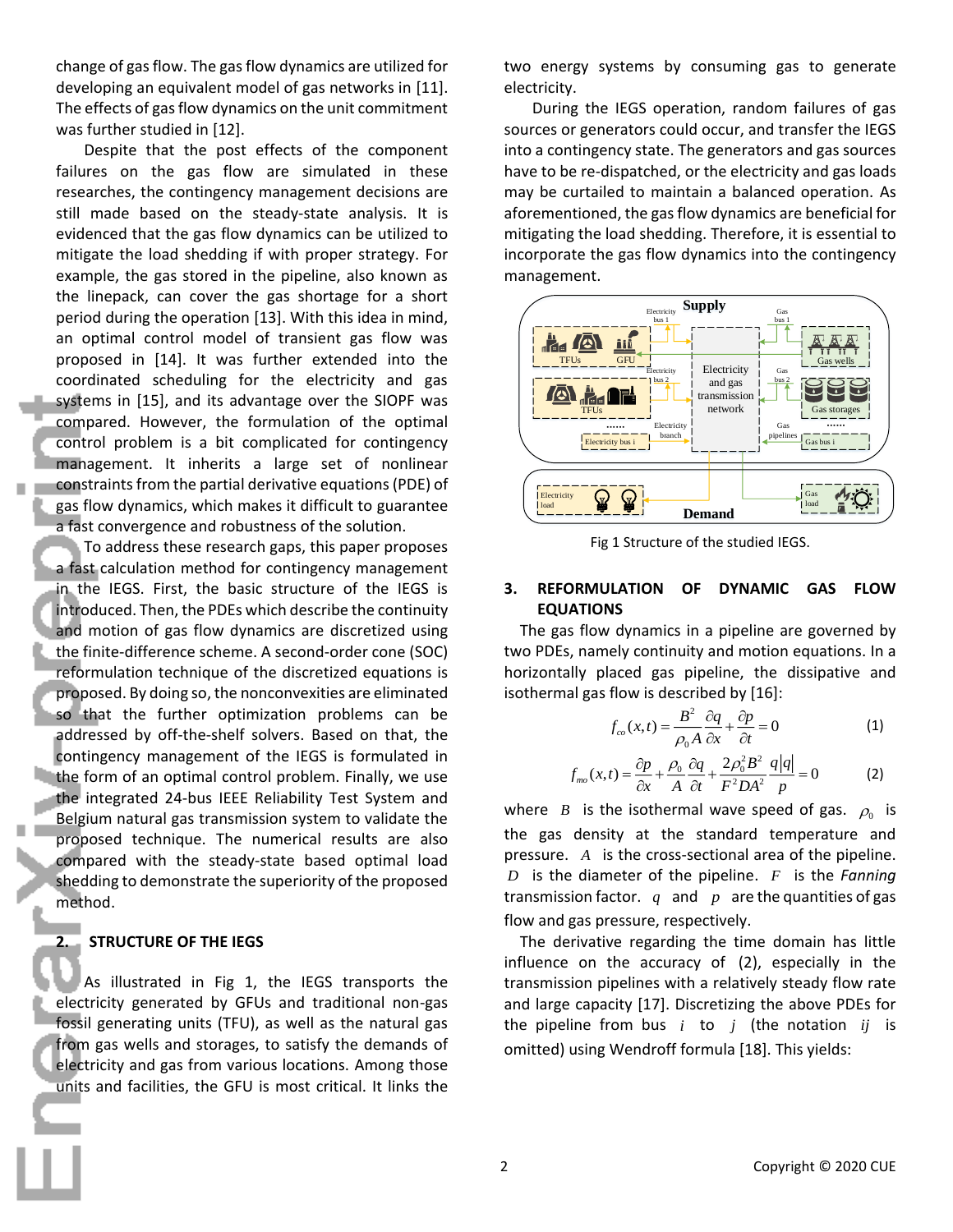$$
\frac{1}{B^2} (p_{m+1,k+1} + p_{m,k+1} - p_{m+1,k} - p_{m,k}) +
$$
\n
$$
\frac{\Delta t \rho_0}{\Delta x A} (q_{m+1,k+1} - q_{m,k+1} + q_{m+1,k} - q_{m,k}) = 0
$$
\n
$$
4((p_{m+1,k+1} + p_{m+1,k})^2 - (p_{m,k+1} + p_{m,k})^2) +
$$
\n
$$
\frac{\Gamma \rho_0 B^2 \Delta x}{F^2 D A^2} (q_{m+1,k+1} + q_{m+1,k} + q_{m,k+1} + q_{m,k})^2 = 0
$$
\n(4)

where  $\Delta x$  and  $\Delta t$  are the step sizes in space and time domains. *m* is the index of pipeline sections. *k* is the index of time sequence.  $\Gamma \in \{-1,1\}$  represents the direction of the gas flow in the steady-state.

Assuming the gas flow doesn't change direction after the contingency [11]. Then, (4) can be further relaxed into SOC constraints:

$$
\left\| \frac{p_{m,k+1} + p_{m,k}}{p_0^2 B^2} \Delta x \right\|_{2} \le p_{m+1,k+1} + p_{m+1,k}, \Gamma = 1 \quad (5)
$$
\n
$$
\left\| \frac{p_{m+1,k+1} + q_{m+1,k}}{q_{m+1,k+1} + p_{m+1,k}}, \right\|_{2}
$$
\n
$$
\left\| \frac{p_{m+1,k+1} + p_{m+1,k}}{p_0^2 B^2} \Delta x \right\|_{2} \le p_{m,k+1} + p_{m,k}, \Gamma = -1 \quad (6)
$$

The SOC relaxation is exact for  $q$ , but not exact for *p* . Hence, the quantity of load shedding will not be affected if we further use the relaxed equations in the contingency management problem.

### **4. CONTINGENCY MANAGEMENT SCHEME OF THE IEGS**

# *4.1 Initial and boundary conditions*

For the gas flow dynamics are essentially described by PDEs, it is necessary to specify the initial and boundary conditions. The initial conditions are given by the operating condition of the IEGS in the normal state. The gas flow is steady which can be calculated using the ISOPF. The operation of the IEGS aims to minimize the operating cost  $C_{IEGS}$  by controlling the generation of TFUs and GFUs, and the gas production of gas sources:

$$
\sum_{s_{g_i}, g_{i,j}, s_{i,j}^{g_i}} A_{\text{IEGS}} = \sum_{i \in GB} gp_i \, s_{g_i} + \sum_{i \in EB} \sum_{j \in NG_i} cst_{i,j}(g_{i,j}) \qquad (7)
$$

Subject to:

$$
sg_i^- \leq sg_i \leq sg_i^+ \tag{8}
$$

$$
g_{i,j}^{-} \leq g_{i,j} \leq g_{i,j}^{+} \tag{9}
$$

$$
g_{i,j}^{gfu,-} \leq g_{i,j}^{gfu} \leq g_{i,j}^{gfu,+} \tag{10}
$$

$$
sg_i - gd_i - \sum_{j \in NG_i^{gfa}} g_{i,j}^{gfa} / \xi_{i,j} - \sum_{j \in \Omega_i^g} q_{ij} = 0
$$
 (11)

$$
\sum_{j \in NG_i^{gfn}} g_{i,j}^{gfn} + \sum_{j \in NG_i} g_{i,j} - ed_i - \sum_{j \in \Omega_i^c} f_{ij} = 0
$$
 (12)

$$
q_{ij} = C_{i,j} \operatorname{sgn}(p_i - p_j) \sqrt{|p_i^2 - p_j^2|} \tag{13}
$$

$$
ef_{i,j} = (\theta_i - \theta_i) / X_{i,j}
$$
 (14)

$$
\left|f_{ij}\right| \leq f_{ij}^+\tag{15}
$$

$$
\left|q_{ij}\right| \leq q_{ij}^+ \tag{16}
$$

where  $sg_i$  is the gas production at bus  $i$ .  $gp_i$  is the gas purchasing price.  $\left| g_{i,j} \right\rangle$  is the electricity generation of TFU  $j$  at bus  $i$ .  $cst_{i,j}$  is the generation cost function for TFU. EB and GB are the sets of electricity and gas buses.  $NG_i$  and  $NG_i^{gfn}$  are the sets of TFU and GFU at bus *i*, respectively.  $gd_i$  and  $ed_i$  are the gas and electricity loads at bus  $i$ .  $\zeta_{i,j}$  is the efficiency of the GFU.  $\Omega_i^e$  and  $\Omega_i^g$  are the sets of electricity branches and gas pipelines connected to bus  $i$  .  $f_{ij}$  and  $q_{ij}$  are the electricity and gas flows from bus  $i$  to  $j$ .  $C_{ij}$  is a characteristic parameter of the pipeline, depending on the length, absolute rugosity, and some other properties.  $sgn(x)$  is the signum function, where  $sgn(x) = 1$  if  $x \ge 0$ , and  $sgn(x) = -1$  if  $x < 0$ .

We denote the solution of the optimal operation problem as  $sg_i^*$  ,  $p_i^*$  , and  $q_{ij}^*$  . During the contingency management, the gas pressures in the pipeline segment *m* in time sequence *k*,  $p_{ij,m,k}$ , should be controlled within the secure limits:

$$
p_{ij}^- \leq p_{ij,m,k} \leq p_{ij}^+ \tag{17}
$$

After formulating (3), (5), and (6) for all pipelines, the initial condition for the discretized PDEs is specified as:

$$
p_{ij,m,0} = \sqrt{p_i^{*2} - \text{sgn}(p_i^* - p_j^*)q_{ij}^{*2}(C_{ij}^2 L_{ij})^{-1}m\Delta x}
$$
 (18)

$$
q_{ij,m,0}=q_{ij}^*
$$
 (19)

where  $L_{ij}$  is the length of the pipeline  $ij$ .

For a generalized connected pipeline system, the boundary conditions are specified as:

$$
p_{ij,0,k} = p_{ij,0,k} (\forall j_1 \in \Omega_i^s, \forall k)
$$
 (20)

$$
p_{ij,0,k} = p_{j_2i,M_{ij},k}(\forall j_2 \in \Omega_i^s, \forall k)
$$
 (21)

$$
sg_i^* - gd_i + \sum_{j \in \Omega_i^g} q_{ji, M_{ij}, k} - \sum_{j \in \Omega_i^g} q_{ij, 0, k} = 0, \forall k
$$
 (22)

where  $M_{ij}$  is the number of pipeline segments in pipeline *ij* .

*4.2 Formulation of the optimal load shedding problem*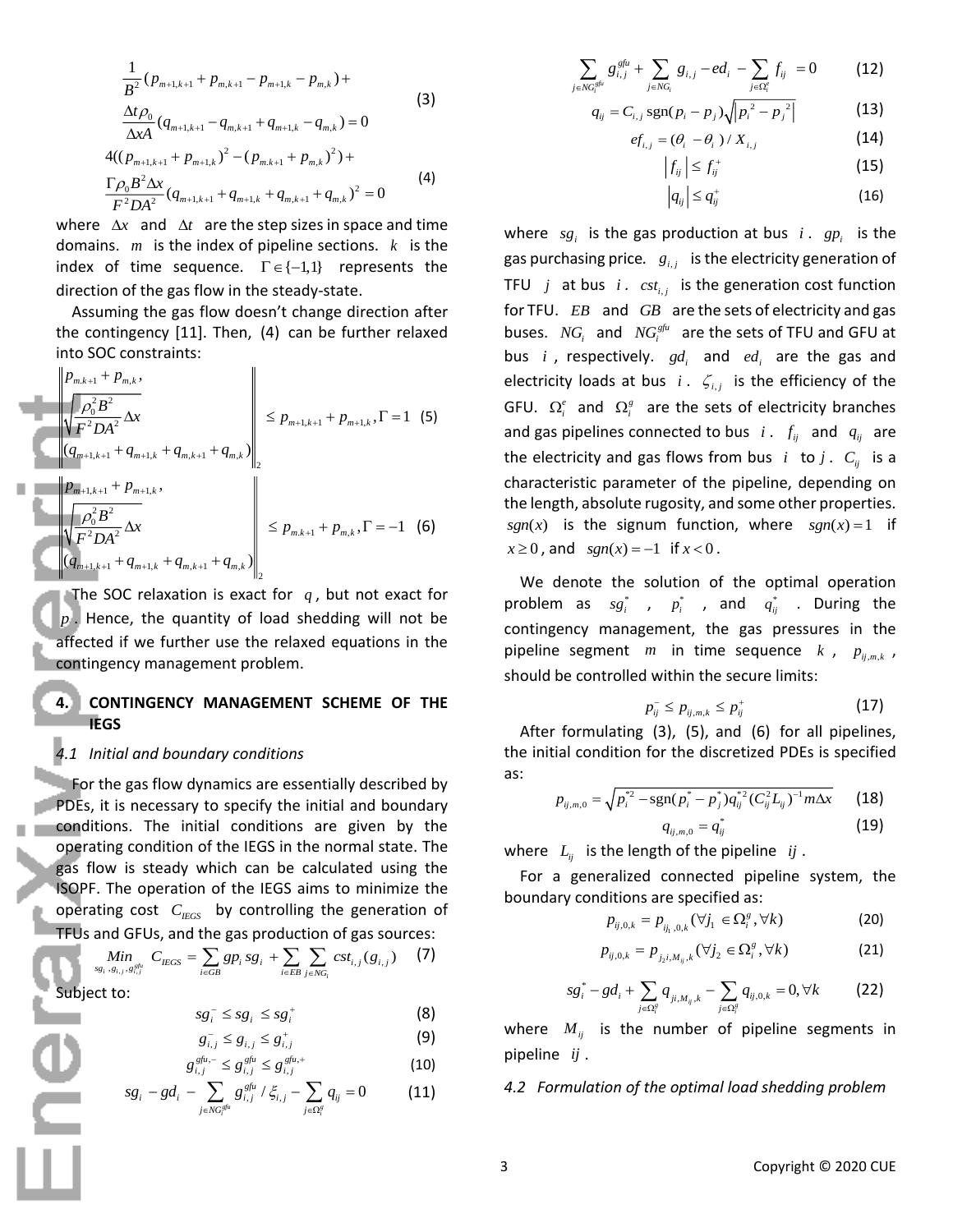The objective of the optimal load shedding problem for the contingency management is to find the best control strategy of IEGS components, to minimize the electricity and gas loads shedding, as well as the operation cost over the contingency period. The control variables include: (1) gas production of the gas sources  $sg_{i,k}$ ; (2) electricity generation of TFUs and GFUs,  $g_{i,j,k}$ and  $g_{i,j,k}^{g\ell\mu}$  ; (3) the quantities of electricity and load shedding,  $ec_{i,k}$  and  $gc_{i,k}$  .

$$
Min \limits_{sg_{i,k}, g_{i,j,k}, ec_{i,k}, gc_{i,k}} J = \sum_{k=1}^{NK} \left( \frac{\sum_{i \in EB} \left(CDF^{e}ec_{i,k} + \sum_{j \in GEN_{i}} cst_{i,j}(g_{i,j,k})\right)}{\sum_{i \in GB} \left(sg_{i,k}\rho_{i}^{g} + CDF^{g} \cdot gc_{i,k}\right)} \right)
$$

Subject to:

a) Initial condition constraints:(18), (19), and (24).

(23)

$$
sg_{i,0} = sg_i^*, g_{i,j,0} = g_{i,j,0}^{*}, g_{i,j,0}^{gfu} = g_{i,j,0}^{gfu^*}
$$
 (24)

- b) Gas system dynamic constraints (6) for all the pipelines.
- c) Gas boundary condition constraints (20)-(22) for k=1,2,…, NK.
- d) Electricity power flow constraints (12), (14), and (15) for k=1,2,…, NK.
- e) Upper and lower boundaries (8)-(10), (16), and  $(17)$  for k=1,2,..., NK:

where  $CDF^e$  and  $CDF^e$  are the customer damage function of electricity and gas loads, respectively [19]. The formulated contingency management scheme is a SOC programming problem, which is solved using the Gurobi solver [20].

#### **5. SOLUTION PROCEDURES**

The contingency management scheme proposed in this paper aims to determine the new operating state of the IEGS after contingency happens. The solution procedures are summarized as follows:

1) Determine the normal operating schedule of IEGS in the day-ahead according to the forecast electricity and gas loads. It is solved using SIOPF according to (7)-(16).

2) Receive the contingency information, such as the failure of generating units. Set the parameters  $\Delta t$ and  $\Delta x_{ij}$  for discretizing the PDEs of gas flow dynamics into (4)-(6).

Calculate the initial condition of the contingency state in the gas system according to (18), (19), and (24).

4) Formulate the contingency management problem according to (4)-(6), (17), and (20)-(23). Solve the SOC programming problem using the Gurobi solver.

### **6. CASE STUDY**



### transmission system.

In this section, the proposed contingency management scheme is applied to a test IEGS, consisting of the IEEE 24-bus Reliability Test System [21] and Belgium natural gas transmission system [22]. The oil/steam and oil/combustion turbine generating units at the electricity bus (EB) 1, 2, 7, and 15 are replaced with the GFUs of the same capacity, connecting to gas bus (GB) 5, 14, 11, and 6, respectively. The efficiencies of GFUs are set according to [23]. The prices of the gas producers/storages at GB 1, 2, 5 and 8, 13, 14 are 0.085 and 0.062 \$/m<sup>3</sup>, respectively. Simulations are performed on a Lenovo laptop with an Intel® Core™ i7-8565U 1.80GHz and a 16GB memory.

In the first case, we assume that a severe failure occurs. The capacity of the gas source at GB 1 has reduced by 9.28 Mm<sup>3</sup>/day, and the failure lasts for 7 hours. Three different contingency management schema are compared:

- Strategy A: the load shedding is determined by SIOPF [6].
- Strategy B: the operating condition of IEGS is determined by SIOPF, and the load shedding is determined by the simulation of gas flow dynamics [10].
- Strategy C: the proposed contingency management scheme in this paper.

The result of gas and electricity load shedding at representative buses are presented and compared in Fig. 3. As can be observed, strategy A has the largest gas load shedding at all the GBs. In strategy B, the load shedding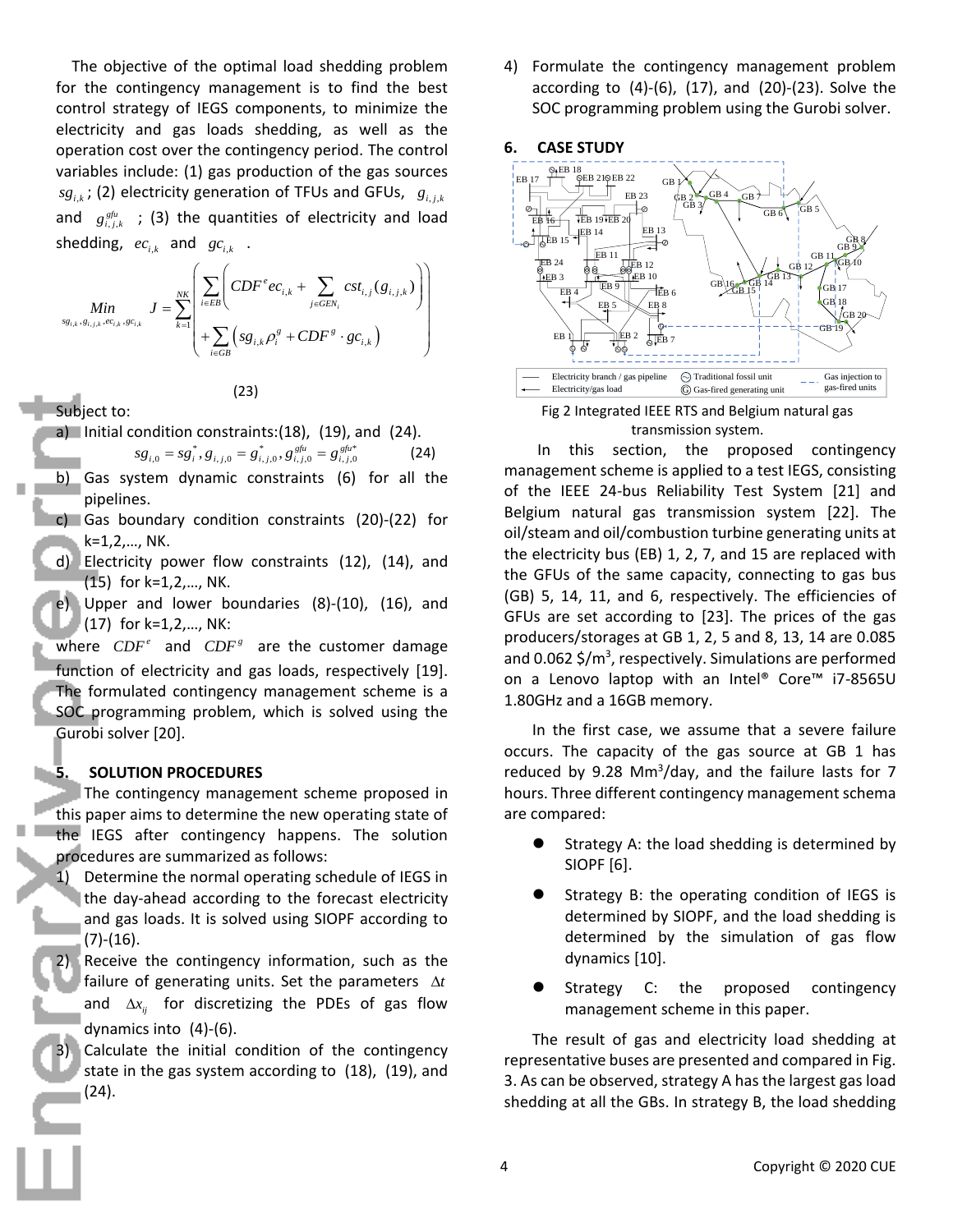appears lower at the beginning, increasing gradually from zero to the steady-state values in the first 40 minutes. This transient process of gas flow can take longer in a longer transmission pipeline with a larger capacity. This can be a compromised strategy in the IEGS where the electricity and gas systems can be coordinated in a relatively longer timeframe, e.g. hourly based schedule, but cannot be coordinated in real-time, e.g. ancillary service. In strategy C, the electricity and gas systems can be fully coordinated in real-time, which demonstrates the most superior performance on the load shedding.



The computation times of different strategies are compared in Table 1. Strategy A is fastest for it only entails solving a nonlinear programming problem at a single time point. Strategy C is a more complicated optimization problem involving large-scale variables at different time points. Owing to the proposed SOC relaxation technique, it achieves the minimum load shedding within a quite reasonable time.

|  | Table 1 Computation times of different strategies |
|--|---------------------------------------------------|
|--|---------------------------------------------------|

| Strategy      | Solver                                                     | Computation<br>Time (s) |
|---------------|------------------------------------------------------------|-------------------------|
|               | Interior point method in<br>Matpower                       | 0.061                   |
| В             | Interior point method in<br>Matpower + fsolve in<br>Matlab | 35.59                   |
| $\mathcal{C}$ | Interior point method in<br>Matpower + Gurobi              | 2.61                    |



The gas pressures at critical GBs in strategy C are further presented in Fig. 4. For security reasons, the lower boundaries of gas pressure are set to 0.97 times of their pressures in the normal operating state. As presented in Fig. 4, all the GBs reach their lower boundaries at the end of the studied period. It can be concluded that though strategy C leads to minimal load shedding, it is delivered by using the linepacks. The overuse of linepacks will lower the pressure in the gas network, which makes it vulnerable against the gas load fluctuations and possible failures in the future. Hence, there exists a trade-off between the load shedding and gas pressure, which is, in another word, the trade-off between the capability of solving the crises at the moment, and the capability of withstanding the risk in the future.

To further investigate this matter, we compare the total gas load shedding of IEGS with different durations of gas source failure and different lower boundaries of gas pressures in strategy C. The simulation results are presented in Fig. 5. The gas load shedding is higher when the duration of failure increases and lower gas pressure limits are higher. The long duration of failure indicates a large quantity of gas shortage. Besides, due to the tight pressure limits, there is also less available linepack. It is worth noting that from a certain point, the gas source failure can be fully handled with linepacks without any load shedding.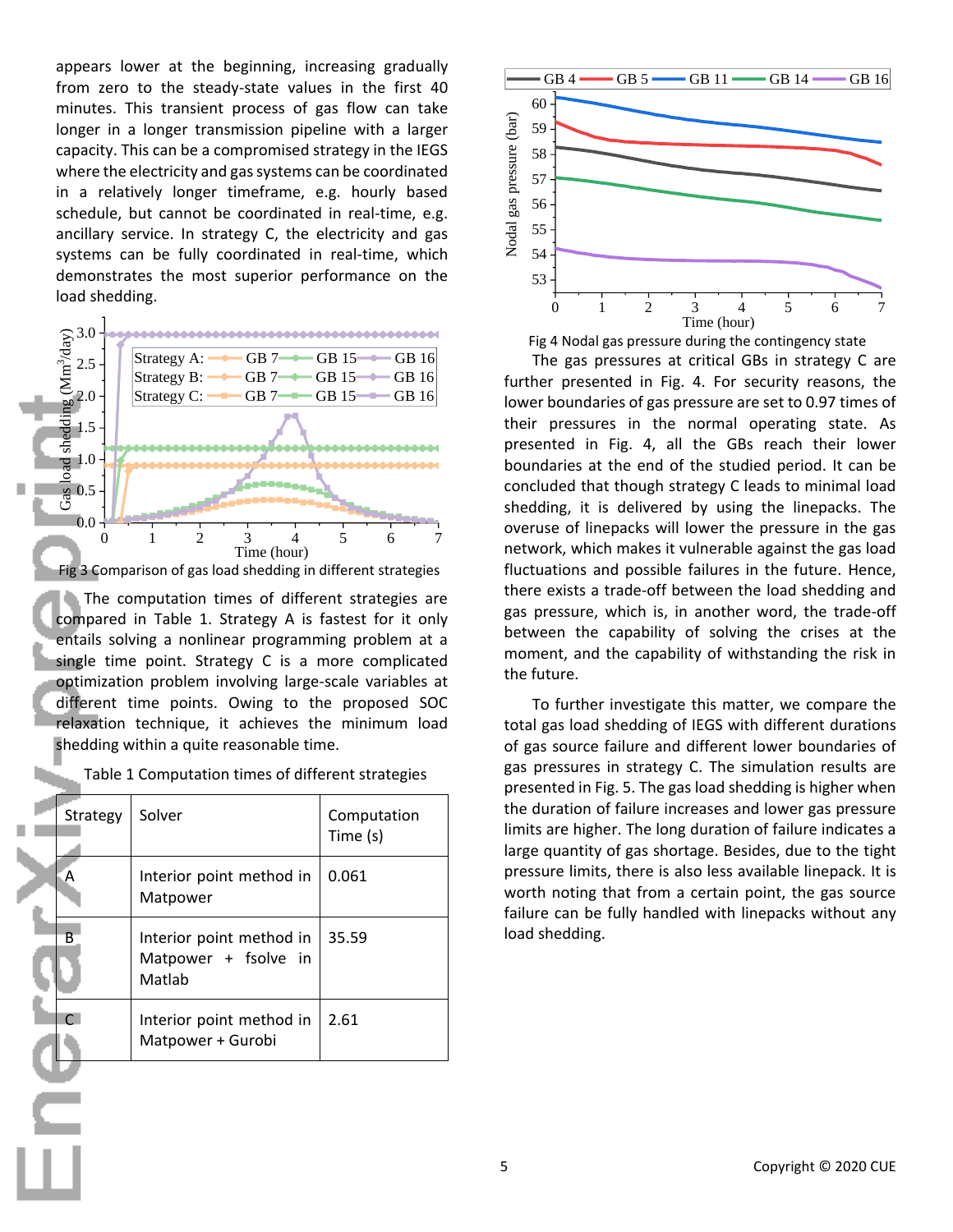

Fig 5 Comparison of total gas load shedding with different 5 Comparison or total gas load shedding with different<br>durations of failure and different lower gas pressure boundaries 0 1 2 3 4 5 6 1.39E-015  $\frac{0}{1}$   $\frac{1}{2}$   $\frac{3}{3}$   $\frac{4}{5}$   $\frac{5}{6}$   $\frac{6}{1}$   $\frac{1}{2}$   $\frac{2}{3}$   $\frac{3}{4}$   $\frac{4}{5}$   $\frac{6}{1}$   $\frac{7}{1}$   $\frac{1}{2}$   $\frac{3}{4}$   $\frac{4}{5}$   $\frac{6}{1}$   $\frac{7}{1}$   $\frac{1}{2}$   $\frac{3}{4}$   $\frac{4}{5}$   $\frac{6}{1}$   $\frac{7}{1}$  4

#### **7. CONCLUSION** 4

**CONCLUSION**<br>This paper proposes a contingency management scheme in the IEGS considering the gas flow dynamics. The numerical simulations demonstrate the superiority of the proposed strategy. The gas load shedding is minimized when the gas flow dynamics are fully utilized. However, the overuse of linepack will lower the gas pressures, leading to potential risks in the future. Therefore, the load shedding in the contingency state and gas pressures should be carefully balanced. The conclusions strongly indicate the necessity of incorporating gas flow dynamics into contingency management in the IEGS. GS considering the gas flow dynamics.

# **ACKNOWLEDGEMENT**

The research is supported by the Key Scientific and Technological Project of China Southern Power Grid 067600KK52190010: Research on Key Technologies of Regional Multi-Energy System Planning and Operation Based on Digital Twins.

# **REFERENCE**

- [1] Wang S, Ding Y. Optimal sizing and asset utilization efficiency analysis of a distributed multi-energy system considering energy substitution and load uncertainty. Journal of Global Energy Interconnection. 2019;2(5):426- 32.
- [2] Department for Business EIS. Digest of UK Energy Statistics (DUKES). In: Department for Business EIS, editor.25 July 2019.

[3] Hui H, Ding Y, Luan K, Xu D. Analysis of "8•15" Blackout in Taiwan and the Improvement Method of Contingency Reserve Capacity Through Direct Load Control. 2018 IEEE

Power & Energy Society General Meeting (PESGM)2018. p.  $1-5.$ 

- $\Box$  [4] Li G, Bie Z, Kou Y, Jiang J, Bettinelli M. Reliability evaluation of integrated energy systems based on smart agent communication. Applied Energy. 2016 Apr;167:397-406. **1999** The Company of the Company of the
- | [5] Wang P, Ding Y, Goel L. Reliability assessment of restructured power systems using optimal load shedding technique. IET Generation, Transmission & Distribution. 2009;3:628-40. discussion of the contract of the contract of the contract of the contract of the contract of the contract of 4.15E-015 Online and the control of the control of the control of the control of Time (hour)
	- [6] Sheng W, Yi D, Chengjin Y, Can W, Yuchang M. Reliability evaluation of integrated electricity-gas system utilizing network equivalent and integrated optimal power flow techniques. Journal of Modern Power Systems and Clean Energy. 2019.
	- [7] Chen S, Wei Z, Sun G, Cheung KW, Sun Y. Multi-Linear Probabilistic Energy Flow Analysis of Integrated Electrical and Natural-Gas Systems. IEEE Transactions on Power Systems. 2017;32:1970-79. erent the top Pro
		- [8] Lei YK, Hou K, Wang Y, Jia HJ, Zhang P, Mu YF, et al. A new reliability assessment approach for integrated energy systems: Using hierarchical decoupling optimization framework and impact-increment based state enumeration method. Applied Energy. 2018;210:1237-50.
		- [9] Juanwei C, Tao Y, Yue X, Xiaohua C, Bo Y, Baomin Z. Fast analytical method for reliability evaluation of electricity-gas integrated energy system considering dispatch strategies. Applied Energy. 2019;242:260-72.
		- [10] Yu W, Song S, Li Y, Min Y, Huang W, Wen K, et al. Gas supply reliability assessment of natural gas transmission pipeline systems. Energy. 2018;162:853-70.
		- [11] Zhou Y, Gu C, Wu H, Song Y. An Equivalent Model of Gas Networks for Dynamic Analysis of Gas-Electricity Systems. IEEE Transactions on Power Systems. 2017;32:4255-64.
		- [12] Yang J, Zhang N, Kang C, Xia Q. Effect of Natural Gas Flow Dynamics in Robust Generation Scheduling Under Wind Uncertainty. IEEE Transactions on Power Systems. 2018;33:2087-97.
		- [13] Bao Z, Chen D, Wu L, Guo X. Optimal inter- and intra-hour scheduling of islanded integrated-energy system considering linepack of gas pipelines. Energy. 2019;171:326-40.
		- [14] Zlotnik A, Chertkov M, Backhaus S. Optimal control of transient flow in natural gas networks. 2015 54th IEEE Conference on Decision and Control (CDC)2015. p. 4563-70.
		- [15] Zlotnik A, Roald L, Backhaus S, Chertkov M, Andersson G. Coordinated Scheduling for Interdependent Electric Power and Natural Gas Infrastructures. IEEE Transactions on Power Systems. 2017;32:600-10.
		- [16] Cameron I. Using an Excel-Based Model For Steady-State And Transient Simulation. PSIG Annual Meeting. St. Louis, Missouri: Pipeline Simulation Interest Group; 1999. p. 39.
		- [17] Herrán-González A, De La Cruz JM, De Andrés-Toro B, Risco-Martín JL. Modeling and simulation of a gas distribution pipeline network. Applied Mathematical Modelling. 2009;33:1584-600.